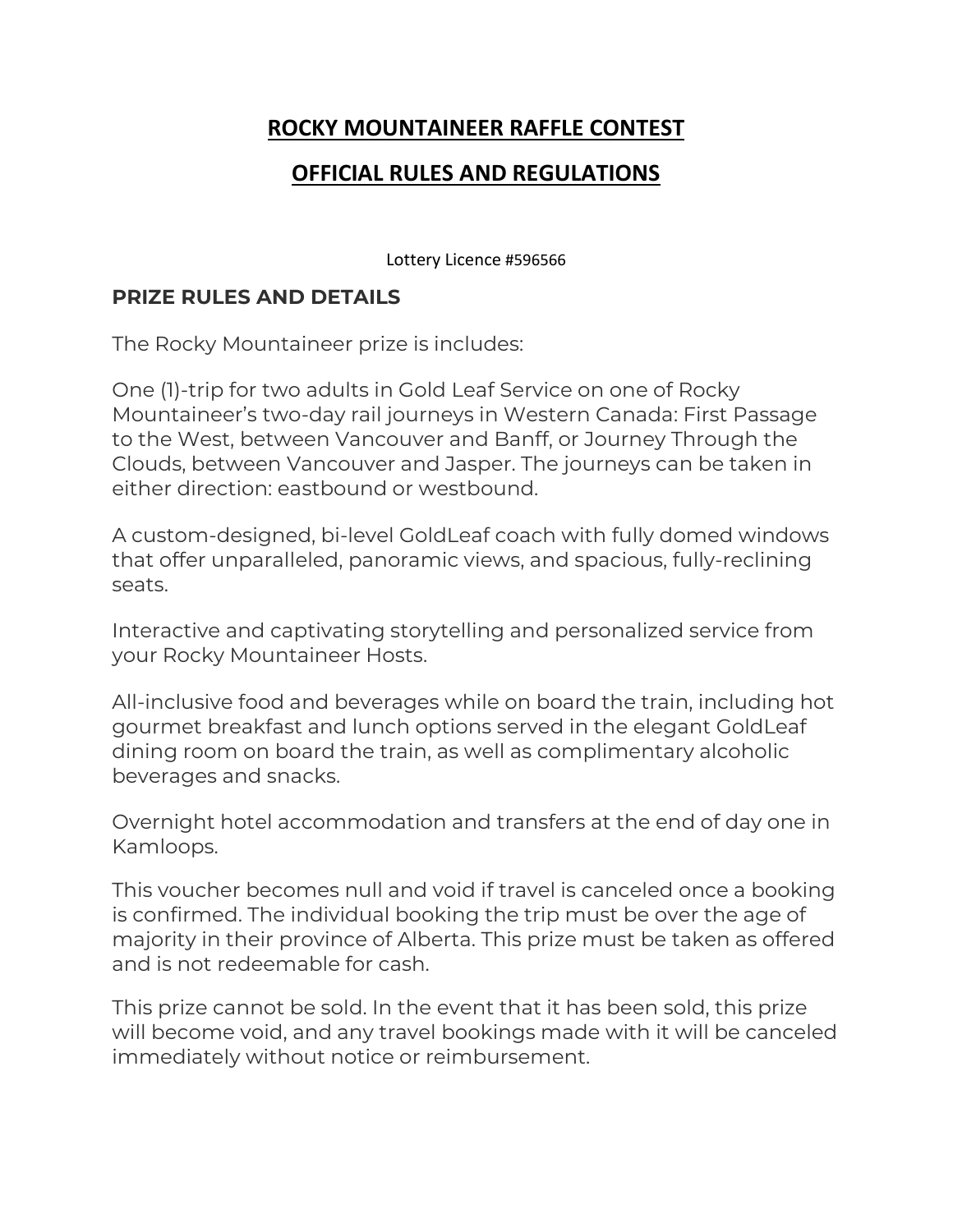PAA or Rocky Mountaineer are not responsible for lost or mishandled prize vouchers. Once a prize voucher has been delivered to you, you are directly responsible for it.

## **PRIZE RAFFLE OFFICIAL RULES**

The "Rocky Mountaineer" raffle is being conducted by Parkinson Association of Alberta (PAA), a non-profit organization under the laws of the Province of Alberta.

Ticket purchaser must be 18 years of age or older to participate.

Tickets must be purchased in the Province of Alberta.

There is no limit to the number of tickets one (1) person may purchase.

PAA employees, Rocky Mountaineer employees, and their immediate families are not eligible to participate in this raffle.

Raffle tickets are non-refundable. Raffle tickets are \$50.00 each. Raffle tickets may be purchased online through [www.parkinsonassociation.ca.](http://www.parkinsonassociation.ca/) Tickets can also be purchased by calling 1-403-243-9901.

Odds of winning are 1:400. A single entry can only win one prize.

Contest period is 12:00pm April 11, 2022, through to 11:59pm June 19, 2022.

Draw date for Grand Prize is June 22, 2022.

The winner will be notified in writing and/or by telephone by Parkinson Association of Alberta and must be claimed within one year from the Grand Prize draw date. If the prize remains unclaimed after that date, a request can be made to the Alberta Gaming and Liquor Commission (AGLC) regarding a decision on the disbursement of the prize.

Tickets purchased are not eligible for tax receipts.